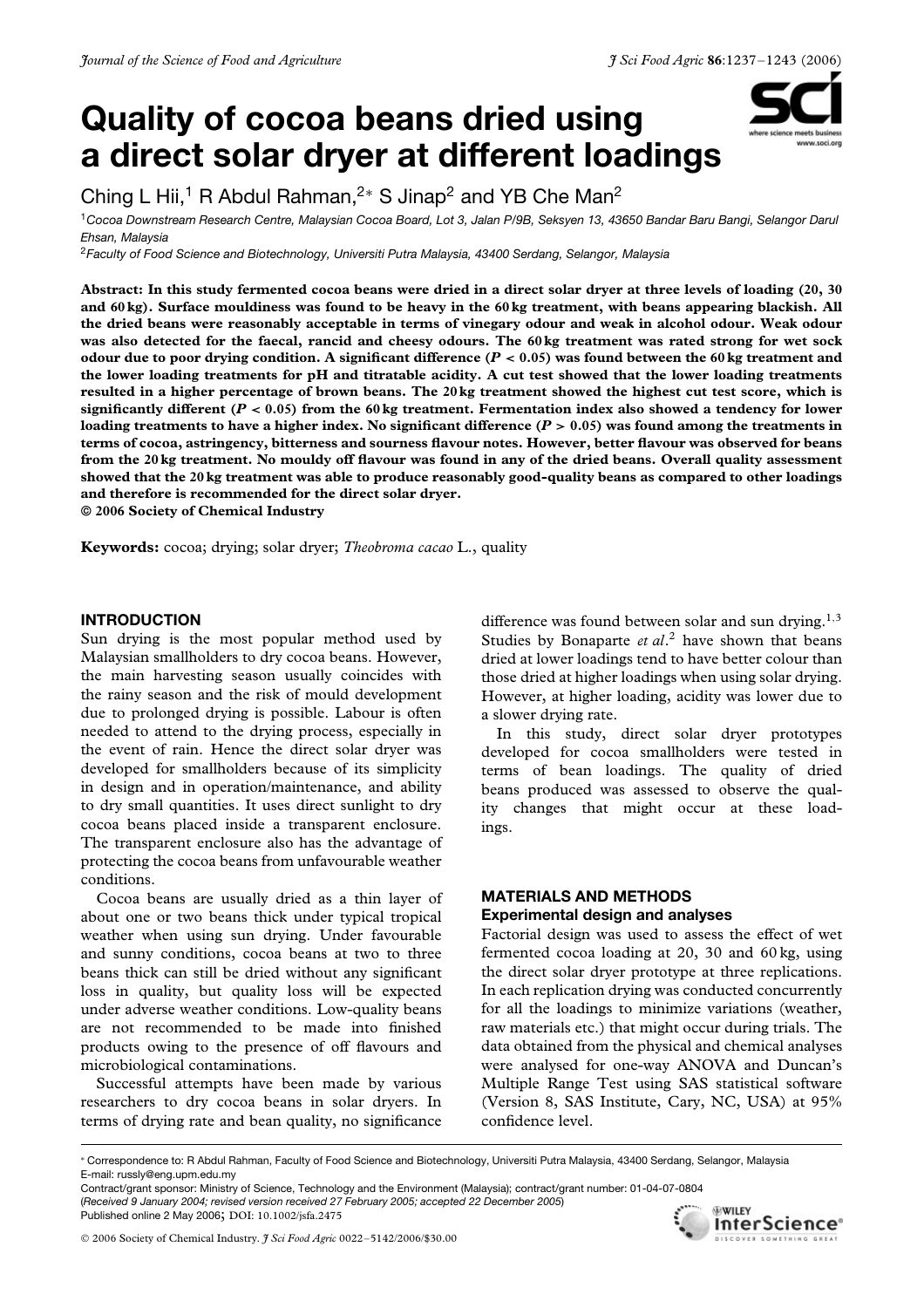# **Preparation of fermented cocoa beans**

Fresh cocoa beans were extracted from ripe cocoa pods of PBC clones obtained from Sg. Ruan, Pahang, Malaysia, and fermented in wooden boxes  $(61 \times 91.5 \times 30.5 \text{ cm})$  for 120h with turning after every 48 h.

# **Drying procedure**

Drying started from 8 a.m. to 6 p.m. daily. The beans were mixed manually every 2 h for the first day or until superficially dried and every 4 h thereafter until the moisture content of the nib reached 7.5%. Determination of moisture content was done on a wet basis according to Malaysian Standard MS 293.<sup>4</sup> Samples were taken every 24 h (200 g) before mixing for analyses.

#### **The solar dryer**

The solar dryer prototype consists of two sections, namely the drying platform and the transparent enclosure (Fig. 1). The drying platform was constructed with 1 cm thick plywood measured  $153 \times 91.5$  cm (length  $\times$  width) and elevated 70 cm above ground level. Holes measuring 1 cm in diameter were drilled and arranged in a 2 cm square pitch at the drying platform. The transparent material used for the enclosure was ultraviolet-stabilized polyethylene film. Apertures measuring  $10 \times 153$  cm were made at the apex, and side apertures measuring  $136 \times 0.5$  cm were made along the wooden planks below the transparent windows to facilitate air movement.

#### **Cut test**

This was carried out according to the Malaysian Standard MS 293.4 Three hundred pieces of dried cocoa beans were cut lengthwise through the middle using a penknife. Both halves of each bean were examined visually in full daylight by an experienced

cocoa grader according to the cross-sectional colour of the beans, namely fully brown, partly purple-brown, fully purple and slaty, based on a standard colour chart. The percentage count of each colour note was calculated for the cut test score (CTS) as shown below:

 $CTS = (10 \times \%$  fully brown)  $+ (5 \times \%$  partly purple − brown*)* + *(*0 × % fully purple and slaty*)*

#### **Surface mould assessment**

The dried cocoa beans were assessed qualitatively for external mould at levels such as none, light, moderately heavy, heavy and extremely heavy. The intensity at each level was based on the amount of mould covered on the dried bean surface, ranging from none  $(0\%)$  to extremely heavy  $(100\%)$  at  $25\%$ coverage interval. Three predefined bean samples rated at none, moderately heavy and extremely heavy levels were given as references to the trained panels for comparison during visual assessment.

# **Odour assessment**

The dried cocoa beans were assessed qualitatively for vinegary, alcohol, faecal, rancid, cheesy and wet sock odours at levels such as none, weak, moderately strong, strong and extremely strong. Each level was based on the odour intensity of the dried bean, ranging from none  $(0\%)$  to extremely strong  $(100\%)$  at  $25\%$ intensity interval. Two predefined samples rated at none and extremely strong levels for each odour were given as references to the trained panels for comparison during odour assessment.

#### **Sensory evaluation of cocoa liquor**

Cocoa beans (500 g) were processed using a laboratory winnower and breaker (John Gordon, UK) to obtain the cocoa nibs. The nibs were roasted in an oven (Memmert, Germany) at 140 ◦C for 35 min and cooled



**Figure 1.** Construction drawing of the solar dryer prototype.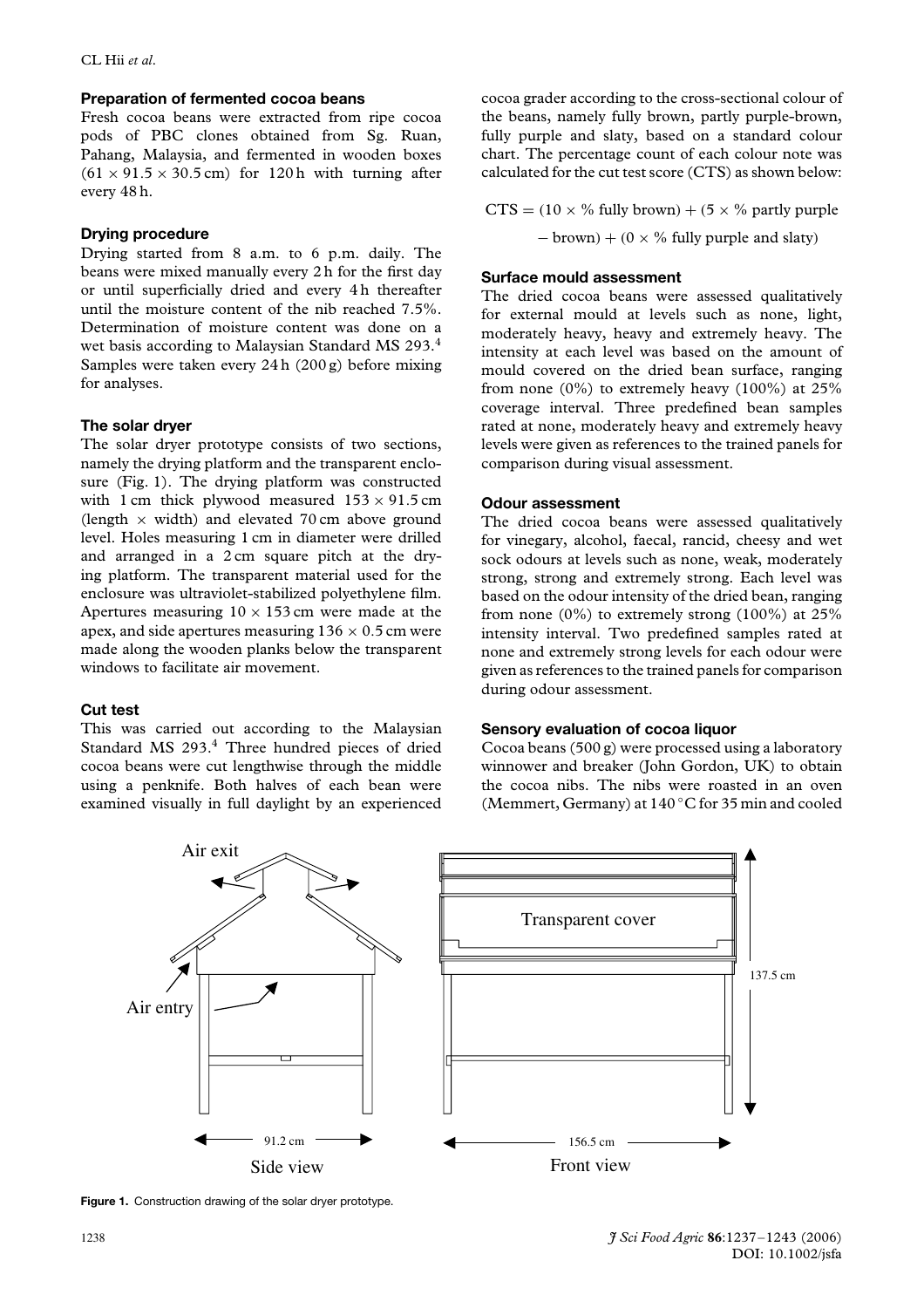at room temperature. The roasted nibs were then ground in a laboratory mortar and pestle mill (Pascal Engineering, UK) for 3 h to obtain the cocoa liquor. Ghanaian cocoa liquor was used as reference. The sensory evaluation was conducted by 10 trained panels from the Malaysian Cocoa Board.

#### **pH**

The nib pH was determined according to the AOAC.<sup>5</sup> Ground nibs (5 g) were homogenized in 45 mL boiled distilled water. The homogenate was filtered with Whatman No. 4 filter paper and cooled to 20–25 ◦C. pH was determined using a pH meter (Mettler Toledo, Columbus, OH, USA). This measurement was taken daily in triplicate.

#### **Titratable acidity (TA)**

The nib TA was determined according to the AOAC.5 About 25 mL of the aliquot collected for pH determination was titrated drop by drop with 0.1 M NaOH to pH 8.1, determined using a pH meter (Mettler Toledo). This measurement was taken daily in triplicate.

# **Fermentation index (FI)**

This was determined according to the method of Gur'eva and Tserevitinov.<sup>6</sup> Ground cocoa nibs  $(0.5 g)$ were added to a mixture of methanol and HCl (concentration 37%) at a volume ratio of 97:3 and homogenized. The mixture was left in the cold room (temperature  $8^{\circ}$ C) for 16–18h and filtered using Whatman No. 1 filter paper. The filtrate was collected and the ratio of the absorbance at 460 nm and 530 nm was determined using a UV-visible spectrophotometer (Shimadzu, Japan).

#### **RESULTS AND DISCUSSION Surface mould of dried beans**

Mouldiness on the bean surface was found to be light in the 20 kg loading, moderately heavy in the 30 kg loading and extremely heavy in the 60 kg loading, as rated by majority of the panels (Fig. 2). The none to light level of mouldiness in the 20 kg loading is expected, as drying was conducted in a shorter period (5 days) as compared to the 30 kg (7.5 days) and 60 kg (9.5 days) loading as measured. Mouldiness was highest in the 60 kg loading due to poor drying conditions, which favoured surface mould growth. The beans also appeared blackish on the surface, with a putrid odour detected. It was noted that water vapour condensed within the bed of the beans in the early morning and hence resulted in a longer drying time.

#### **Odour of dried beans**

Results of the odour assessment are shown in Table 1. The vinegary odour, which is attributed to acetic acid, was rated much weaker in the 60 kg loading by a majority of the panels as compared to the other loadings. This was due to the longer drying period, which allowed sufficient time for the evaporation of the acetic acid. The rating was mostly between the weak and moderately strong level in the 20 kg loading and between moderately strong and strong level in the 30 kg loading. In terms of alcohol type odour, which is attributed to ethanol, the majority of the panels rated the beans as weak in all the loadings. The ethanol formed evaporated easily during drying, due to the volatile nature of the compound.

In terms of faecal odour, the majority of the panels could not detect this odour from beans of 20 kg and 60 kg loading. The rating was almost distributed equally from none to moderately strong level in the 30 kg loading. This odour is attributed to butyric acid.7 A rather similar trend was also observed for the rancid odour, which is attributed to combination of butyric and isovaleric acids.<sup>7</sup> This odour was detected mostly at the weak level and below in the 20 kg and 60 kg loading.

In terms of cheesy odour, most of the panel detected this odour at a weak level from the cocoa beans of 20 kg loading but rated from weak to strong level for those of 30 kg and 60 kg loading. The cheesy odour is attributed



**Figure 2.** Effect of loading of cocoa beans on the level of surface mould development on dried cocoa beans in the direct solar dryer prototypes.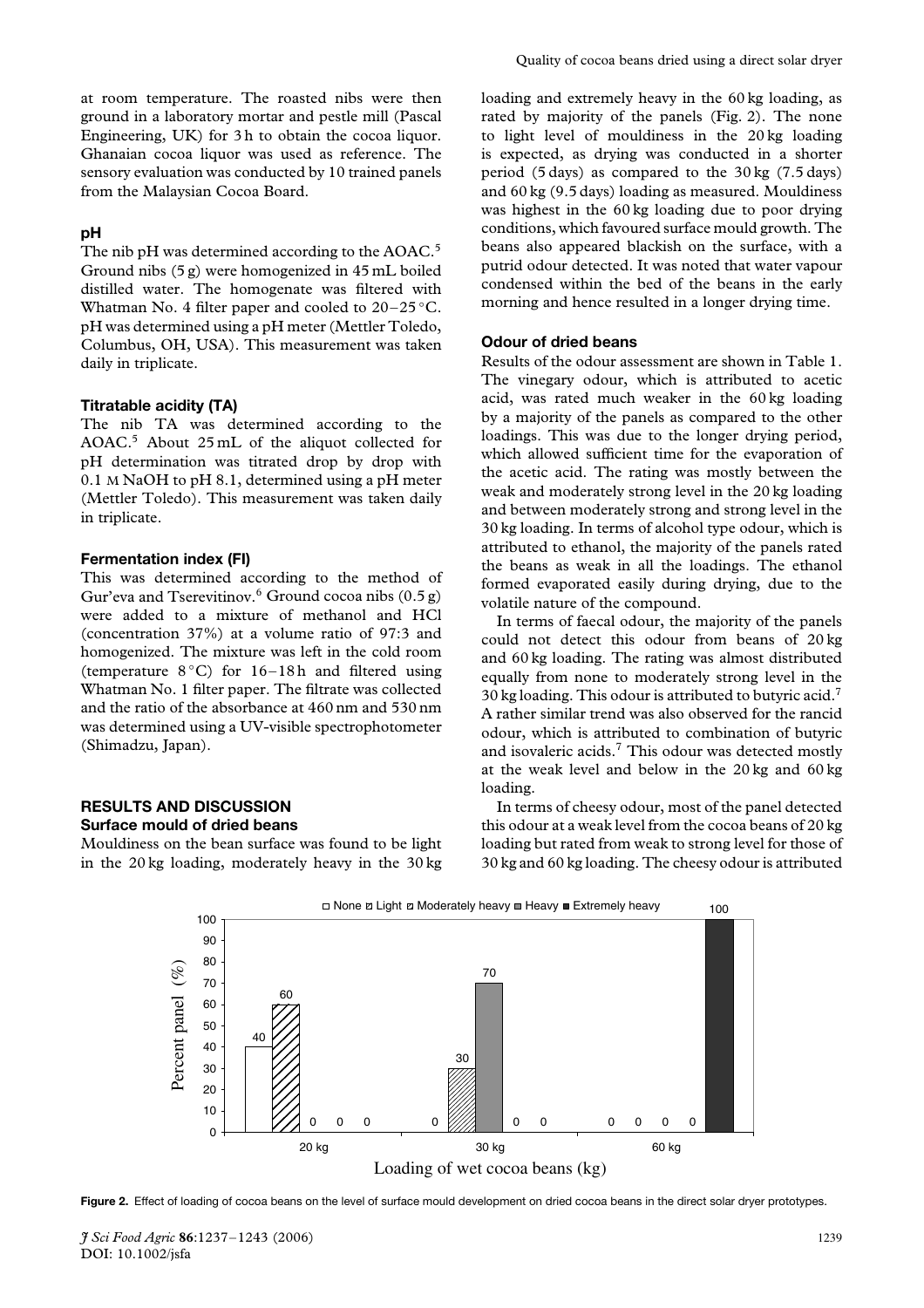| Table 1. Effect of loading of wet cocoa beans in the direct solar dryer prototypes on the odours of dried cocoa beans |
|-----------------------------------------------------------------------------------------------------------------------|
|-----------------------------------------------------------------------------------------------------------------------|

| Odour    | Loading | Percent panels (%) |        |                      |                |                     |       |
|----------|---------|--------------------|--------|----------------------|----------------|---------------------|-------|
|          |         | None               | Weak   | Moderately<br>strong | Strong         | Extremely<br>strong | Total |
| Vinegary | 20 kg   | 10                 | 40     | 50                   | $\overline{0}$ | 0                   | 100   |
|          | 30 kg   | 0                  | 10     | 60                   | 30             | 0                   | 100   |
|          | 60 kg   | $\overline{0}$     | 60     | 10                   | 20             | 10                  | 100   |
| Alcohol  | $20$ kg | 30                 | 60     | $\mathbf 0$          | 10             | 0                   | 100   |
|          | 30 kg   | 10                 | 50     | 20                   | 20             | 0                   | 100   |
|          | 60 kg   | 20                 | 80     | $\mathbf 0$          | $\overline{0}$ | $\overline{0}$      | 100   |
| Faecal   | 20 kg   | 70                 | 20     | 10                   | 0              | 0                   | 100   |
|          | 30 kg   | 30                 | 30     | 40                   | 0              | 0                   | 100   |
|          | 60 kg   | 70                 | 20     | 10                   | $\Omega$       | 0                   | 100   |
| Rancid   | 20 kg   | 30                 | 60     | $\mathbf 0$          | 10             | 0                   | 100   |
|          | 30 kg   | 20                 | 40     | 30                   | 10             | 0                   | 100   |
|          | 60 kg   | 50                 | 40     | 0                    | 10             | $\overline{0}$      | 100   |
| Cheesy   | 20 kg   | 20                 | 60     | 20                   | $\mathbf 0$    | 0                   | 100   |
|          | 30 kg   | 10                 | 40     | 30                   | 20             | 0                   | 100   |
|          | 60 kg   | 10                 | 40     | 30                   | 20             | 0                   | 100   |
| Wet sock | 20 kg   | 20                 | 40     | 20                   | 20             | $\overline{0}$      | 100   |
|          | 30 kg   | 20                 | 40     | 30                   | 10             | 0                   | 100   |
|          | 60 kg   | 10                 | $30\,$ | 10                   | 50             | $\mathsf O$         | 100   |

to the combination of propionic and isovaleric acids. The concentration of propionic acids would generally reduce as drying progresses.7

In terms of wet sock odour, which is attributed to isobutyric acid, the rating was distributed between the none and strong levels in all treatments. However, the 60 kg loading was rated at the stronger level due to the poor condition of drying at a thicker layer. A higher concentration of isobutyric acid has been reported for shade-dried beans, which dried under poor conditions, as opposed to sun-dried beans.<sup>7</sup>

#### **Drying curve**

The drying curves of the solar dryers at different loadings, from three replications, are shown in Fig. 3. Initial nib moisture content was in the region  $39.5-41.6\%$ ; drying to less than  $7.5\%$  must be achieved for commercial trading. Figure 3 shows that drying rate was slowest in the 60 kg loading, followed by the 30 kg and 20 kg loadings. Statistical analyses (Table 2) showed that there was a significant difference  $(P < 0.05)$  between the drying durations of the 20 kg and 60 kg loadings. No significant difference was observed between the drying durations of the 20 kg and 30 kg loadings. Duration of drying was extended by 50% and 90% in 30 kg and 60 kg loadings, respectively, with reference to the 20 kg loading. In order to reduce the risk of deterioration due to prolonged drying, a shorter drying duration is more suitable to smallholders because of the small harvesting quantity.

#### **pH and titratable acidity**

The pH and titratable acidity of the dried beans are shown in Table 3. The pH of the dried samples **Table 2.** Effect of loading on duration of drying using the solar dryer prototype

| Loading (kg) | Duration of drying (days) |
|--------------|---------------------------|
| 20           | 5.0a                      |
| 30           | 7.5a,b                    |
| 60           | 9.5 <sub>b</sub>          |

Mean values having a common letter within the same column are not significantly different according to Duncan's multiple range test at the 5% level.

| Table 3. Effect of loading of wet cocoa beans in the solar dryer |
|------------------------------------------------------------------|
| prototype on dried cocoa beans pH and titratable acidity         |

|                 | рH                      |                 |                         | Titratable acidity<br>(meg NaoH $100^{-1}$ g) |
|-----------------|-------------------------|-----------------|-------------------------|-----------------------------------------------|
| Loading<br>(kg) | <b>Before</b><br>drying | After<br>drying | <b>Before</b><br>drying | After<br>drying                               |
| 20              | 4.64a                   | 5.10a           | 25.75a                  | 17.80a                                        |
| 30              | 4.64a                   | 4.91a           | 25.75a                  | 18.57a                                        |
| 60              | 4.64a                   | 5.39b           | 25.75a                  | 13.30b                                        |

Mean values having a common letter within the same column are not significantly different according to Duncan's multiple range test at the 5% level.

ranged from 4.91 to 5.39 with an initial pH of 4.64, showing a significant difference among the treatments  $(P < 0.05)$ . pH was significantly higher in the 60 kg loading than in 20 kg and 30 kg loadings. However, pH was not significantly different between the 20 kg and 30 kg loadings.

A similar trend was observed in the titratable acidity of the dried beans. Average titratable acidity of the dried beans ranged from 13.30 to 18.57 meq NaOH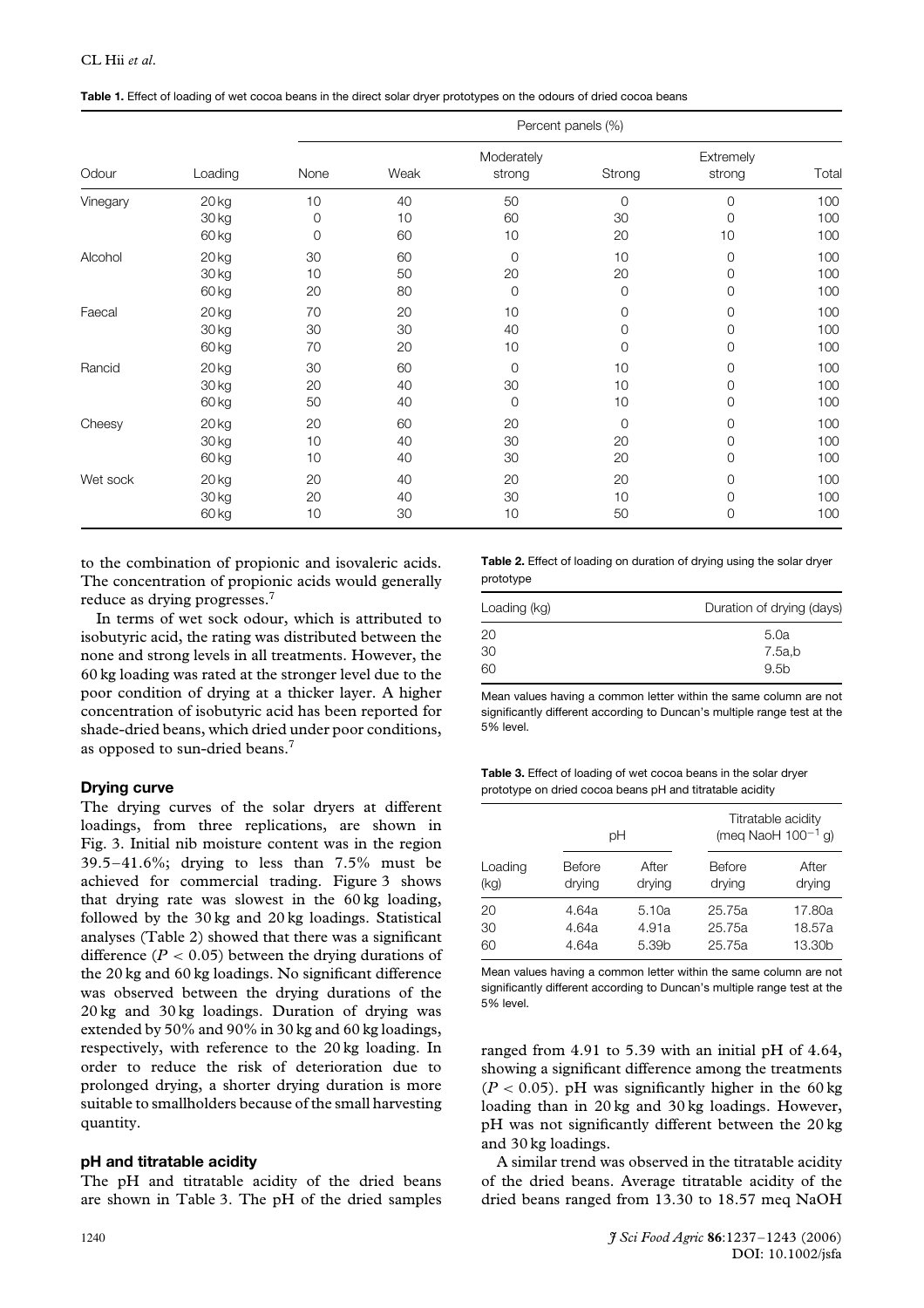

**Figure 3.** Effect of loading on moisture content profile using the solar dryer prototype.

100−<sup>1</sup> g, with an initial value of 25.75 meq NaOH 100−<sup>1</sup> g. The 60 kg loading showed significantly lower titratable acidity  $(P < 0.05)$  compared to the other loadings. Higher loading generally causes drying to progress more slowly and enables sufficient evaporation and balanced diffusion of the free liquid, which contained dissolved acids, from the testa and from the nib.7*,*<sup>8</sup> However, the beans could be overfermented as putrid ammonia smell was detected due to poor drying conditions.7

The acidity of the beans obtained from the 20 kg and 30 kg loadings were also slightly better than those reported by Bonarparte *et al*. <sup>2</sup> for solar dried beans of pH in the range 4.78–4.81 and titratable acidity in the range of 22.38–23.03 meq NaOH  $100^{-1}$  g.

#### **Cut test score and fermentation index**

Overall evaluation of the bean surface colour (Table 4) showed that the 20 kg loading yielded the lowest percentage of purple colour (7.21%) but the highest percentage of brown colour (77.65%) and vice versa. The cut test scores showed that beans from the 20 kg loading obtained the highest score (CTS = 842*.*53) and was significantly different  $(P < 0.05)$  from the 60 kg loading ( $CTS = 600$ ). The score obtained from the 20 kg loading was also better than those reported by Bonarparte *et al*. <sup>2</sup> for cocoa drying using direct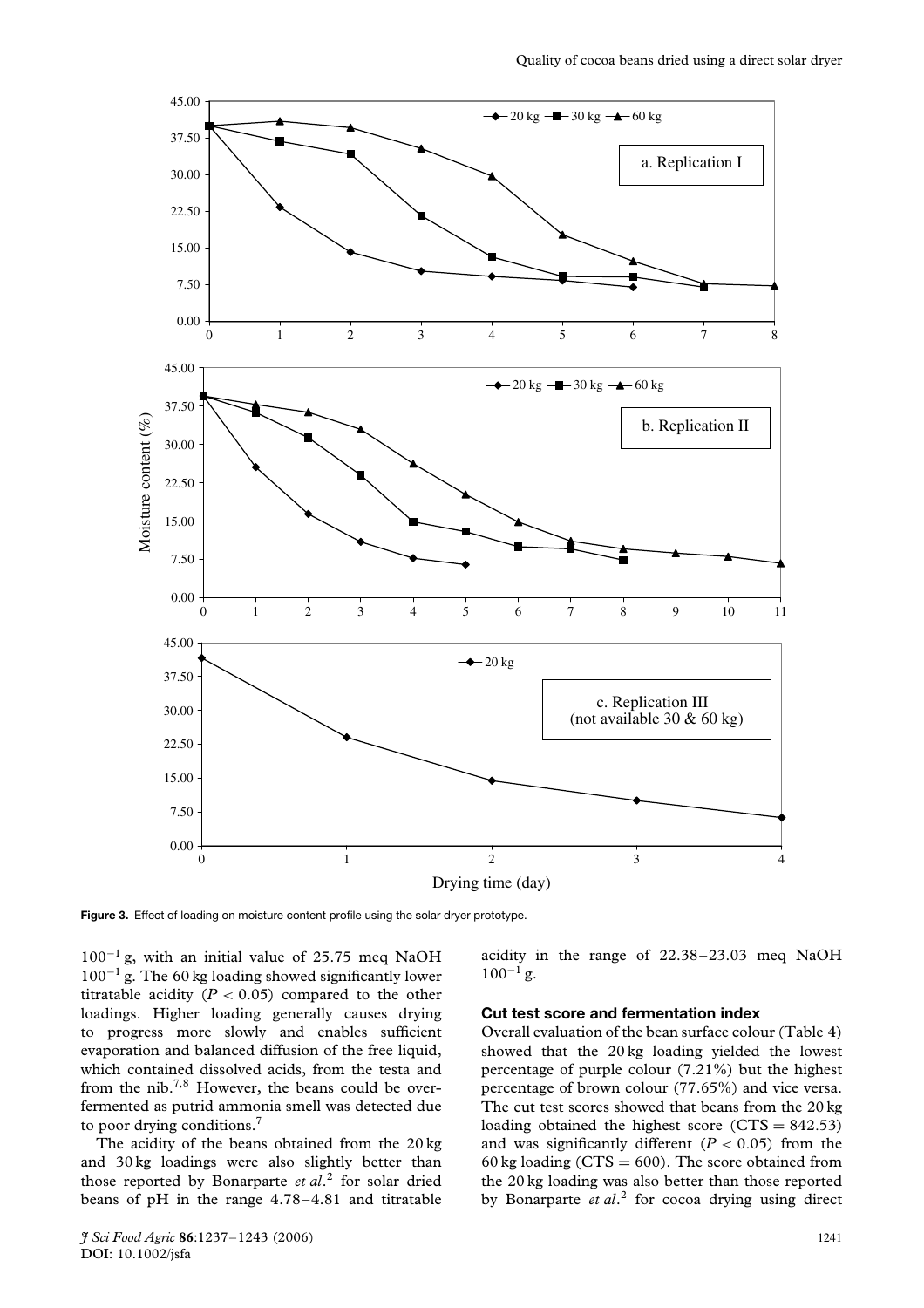|              |         | Cocoa bean surface colour (%) |              |              |            |       |
|--------------|---------|-------------------------------|--------------|--------------|------------|-------|
| Loading (kg) | Slaty   | Purple                        | Purple/brown | <b>Brown</b> | <b>CTS</b> |       |
| 20           | 1.14a   | 7.21a                         | 13.20a       | 77.65a       | 842.53a    | 1.33a |
| 30           | 1.00a,b | 17.67a.b                      | 21.33a       | 54.34a,b     | 673.30a,b  | 1.05a |
| 60           | 0.00b   | 27.67b                        | 26.00a       | 49.34b       | 600,00b    | 1.07a |

**Table 4.** Effect of loading of wet cocoa beans in the solar dryer prototype on dried cocoa bean surface colour, cut test score (CTS) and fermentation Index (FI)

Mean values having a common letter within the same column are not significantly different according to Duncan's multiple range test at the 5% level.



**Figure 4.** Effect of loading of wet cocoa beans in the direct solar dryer prototype on the sensory evaluation of cocoa liquors obtained from dried cocoa beans. Mean values having a common letter within the same flavour note are not significantly different according to Duncan's multiple range test at the 5% level.

solar dryer (CTS = 576*.*8) and indirect solar dryer (CTS = 590*.*3). This showed that at lower loading the beans were better aerated and sufficient oxygen ensured better activity of the polyphenol oxidase.<sup>9</sup>

FI values were obtained in the range 1.05–1.33 (Table 4). In general, fully fermented beans have an FI value greater than 1, which indicates that the beans were fully fermented.<sup>6</sup> No significant difference was found  $(P > 0.05)$  among the treatments based on the FI values. However, the values obtained showed a tendency for the lowest loading (20 kg) to have a higher FI value (1.33) and vice versa. This is consistent with the results obtained from the cut test scores.

#### **Sensory evaluation of cocoa liquor**

Results of the sensory evaluation of cocoa liquor using a Ghanaian reference sample is shown in Fig. 4.

In terms of cocoa flavour, no significant difference  $(P > 0.05)$  was found among the treatments. However, results indicated the tendency for the sensory panels to award a higher score for the 20 kg loading as compared to the 60 kg loading. This is consistent with the highest cut test score and FI recorded in the 20 kg loading treatment. No significant difference was found  $(P < 0.05)$  among the treatments in terms of bitterness. However, results showed the tendency for the sensory panels to award a lower, and hence better, score for the 20 kg loading as compared to the 60 kg loading. This is due to better oxidation of the polyphenol by the polyphenol oxidase at the lower loading.

Astringency scores among the treatments followed a similar trend to bitterness. No significant difference was found  $(P < 0.05)$  among the treatments but the samples were quite comparable to the Ghanaian reference. There is a tendency for the sensory panel to award a lower, and hence better, score for the 20 kg loading as opposed to the 60 kg loading. This agrees well with the bitterness scores of the samples.

In terms of sourness, no significant difference was found  $(P < 0.05)$  among the treatments. The sensory panels detected no mouldy off flavour among the samples. Mouldiness occurs when beans are not

#### $20 \text{ kg}$  30 kg  $60 \text{ kg}$